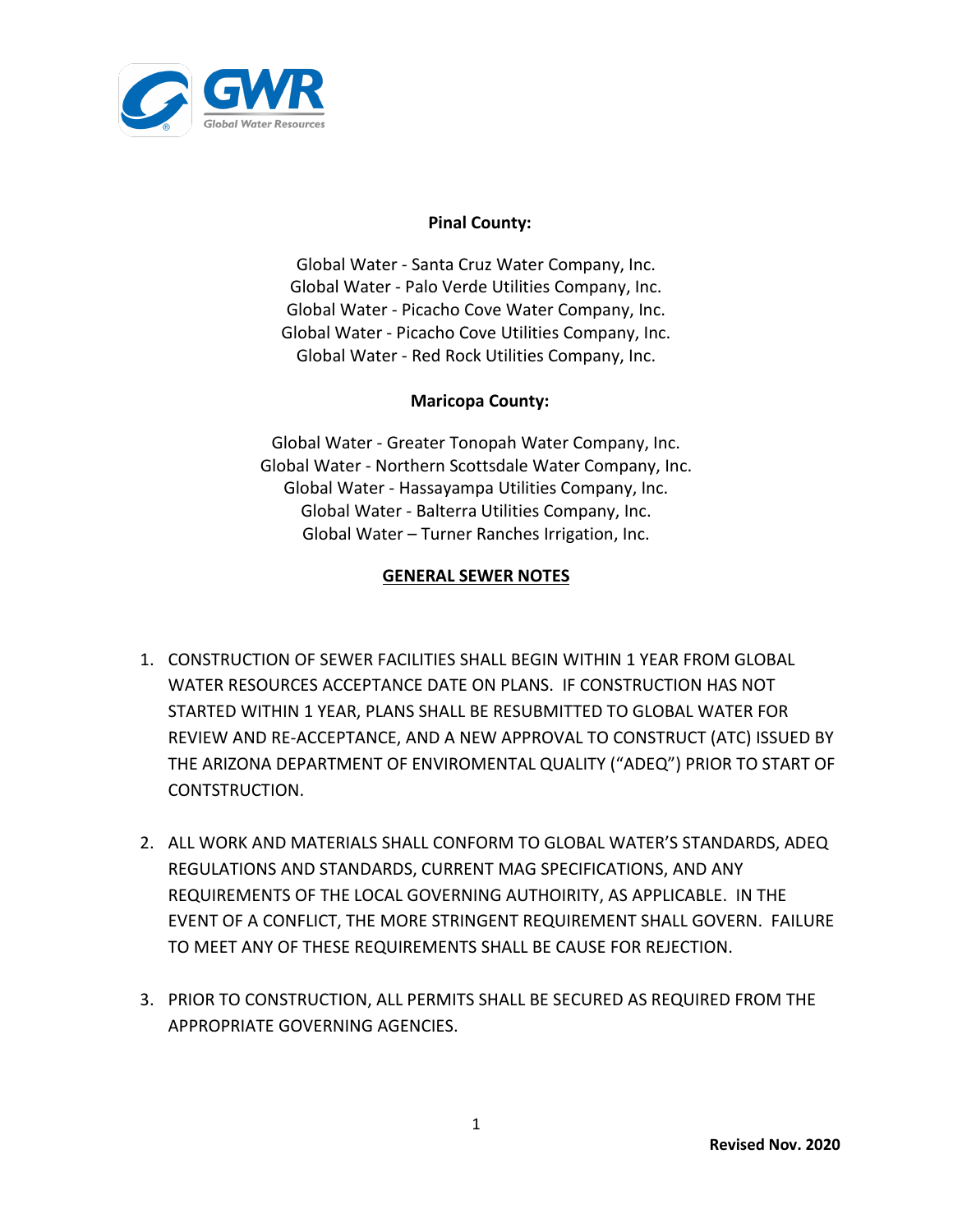

- 4. SEWER LINE CONSTRUCTION SHALL BE SDR35 PVC IN ACCORDANCE WITH MAG SPECIFICATION SECTION 615, ASTM D-3034 AND ASTM F-679 OR CERAMIC EPOXY DUCTILE IRON PIPE. ALL DUCTILE IRON PIPE SHALL BE POLYETHYLENE WRAPPED FOR THE ENTIRE LENGTH IN ACCORDANNCE WITH MAG SECTION 610.5 VCP. CONCRETE PIPES ARE NOT ACCEPTABLE AND CURVEALINEAR SEWER LINES ARE NOT ALLOWED.
- 5. SEWER LINES REQUIRE A MINIMUM OF 6 FEET OF COVER FROM TOP OF PIPE TO FINISHED GRADE.
- 6. MANHOLES SHALL BE PRECAST CONCRETE IN ACCORDANCE WITH GLOBAL WATER'S DETAIL 421, ALL MANHOLES SHALL HAVE NO STEPS INSTALLED. GLOBAL WATER SHALL BE PROVIDED WITH AN H-20 LOAD CERTIFICATION FROM THE MANUFACTURER FOR ADJUSTING RINGS CONES ETC. MANHOLES SHALL BE TREATED WITH INSECTA INSECT TREATMENT AS SOON AS THE MANHOLE IS RAISED TO GRADE AND PRIOR TO FINAL ACCEPTANCE. DOCUMENTATION OF TREATMENT IS TO BE PROVIDED TO GLOBAL WATER RESOURCES.
- 7. MANHOLE COVERS SHALL BE CAST IRON WITH GLOBAL WATER LOGO IN ACCORDANCE WITH M.A.G. SPECIFICATIONS AND GLOBAL WATER DETAIL NO. 199 AND SHALL BE 24" OR 30" RING AND COVER, NEENAH DF 1295 OR DF 1296. GLOBAL WATER SHALL BE PROVIDED WITH H-20 LOAD CERTIFICATION FROM MANUFACTURE FOR CAST IRON RING AND COVERS PER CID A-A 60005.
- 8. ALL MANHOLES SHALL BE TREATED WITH SEWER SHIELD 100, RAVEN 405 OR APPROVED EQUAL COATING AND SHALL BE APPLIED IMMEDIATELY AFTER MANHOLE IS RAISED TO GRADE. COATING SHALL BE INSTALLED AND TESTED IN THEIR ENTIRETY IN ACCORDANCE WITH MANUFACTURES RECOMMENDATIONS.
- 9. WATER TIGHTNESS OF SEWERS AND MANHOLES SHALL BE DETERMINED BY LOW PRESSURE AIR TESTING IN ACCORDANCE WITH ASTM C-1224.
- 10. ALL SEWERLINES MUST BE TESTED USING LOW-PRESSURE AIR TESTING IN ACCORDANCE WITH A.A.C. R18-9-E301 (D) (2) (j) (i).